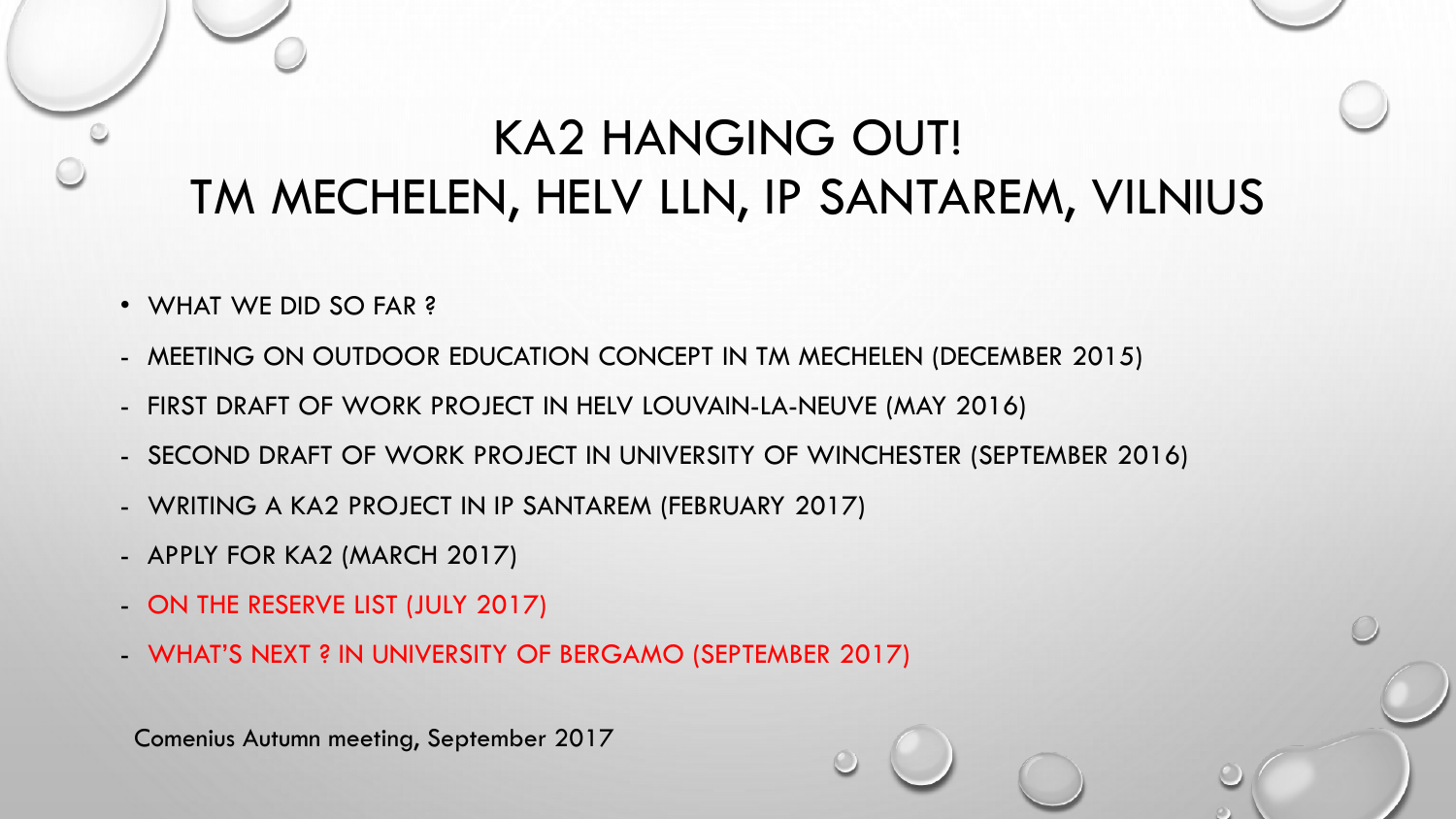- OUR STRENGHTS
- THE PROJECT TEAM IS BUILT UP PROFESSIONNALY AND BENEFITS FROM THE NETWORK OF THE COMENIUS ASSOCIATION TO SUGGEST THE PARTICIPATION IN THIS PROJECT.
- THE PROJECT IS RELEVANT AS IT SEEKS NEW FIELDS OF INNOVATIVE STUDY.
- THE PROJECT HAS SOCIAL INCLUSION WHICH IS A RELEVANT PRIORITY OF EU.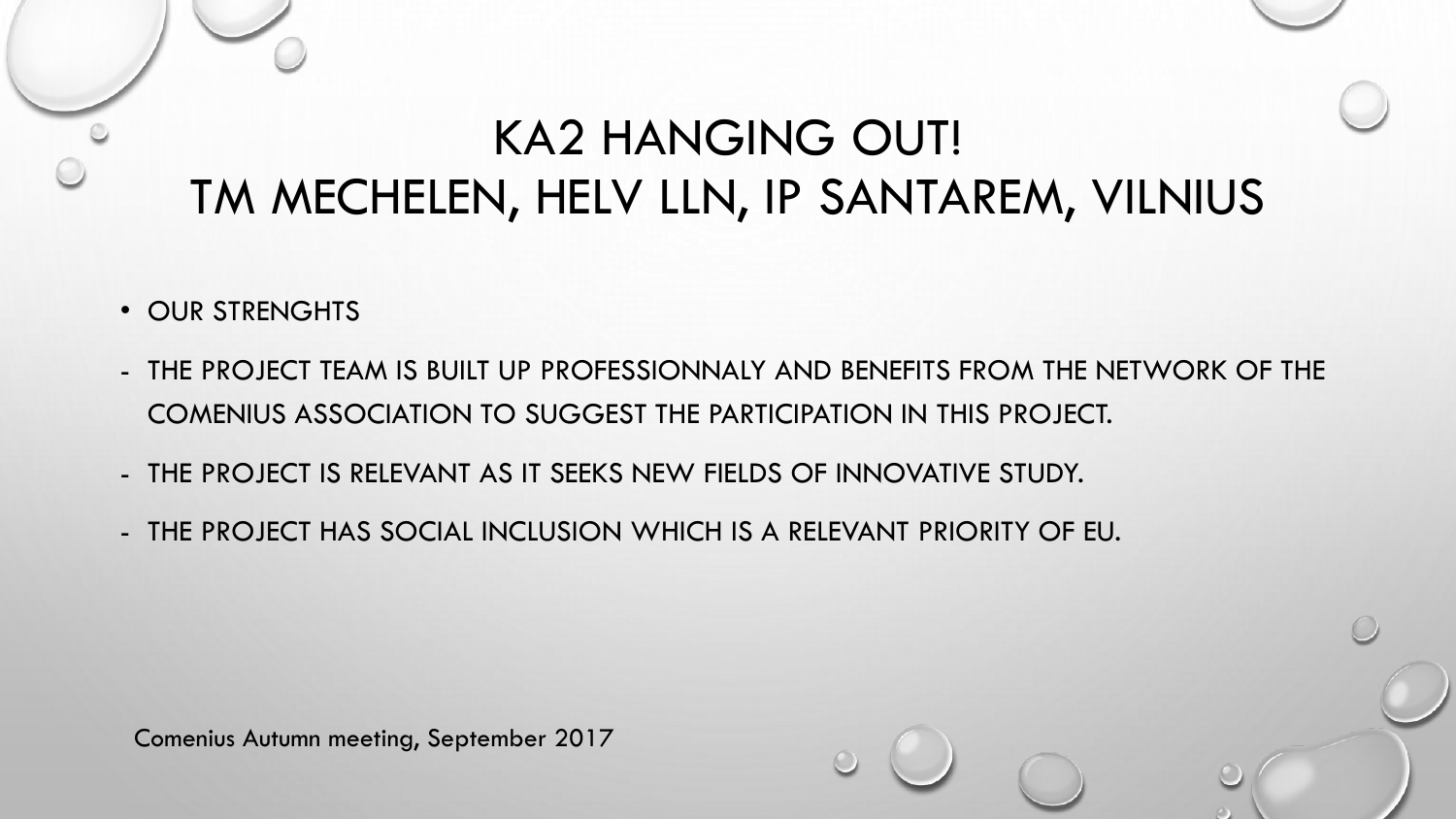- OUR WEAKNESSES
- LACK OF PARTNERS FOR A LARGER PARTICIPATION ADDING ON THE DIVERSE EXPERIENCE
- UNCLEAR TARGET GROUP

WE DECIDE TO CLEAR IT : STUDENTS IN PRESCHOOL TRAINING EDUCATION AND IN-SERVICE PROFESSIONALS WORKING IN ECEC

Comenius Autumn meeting, September 2017